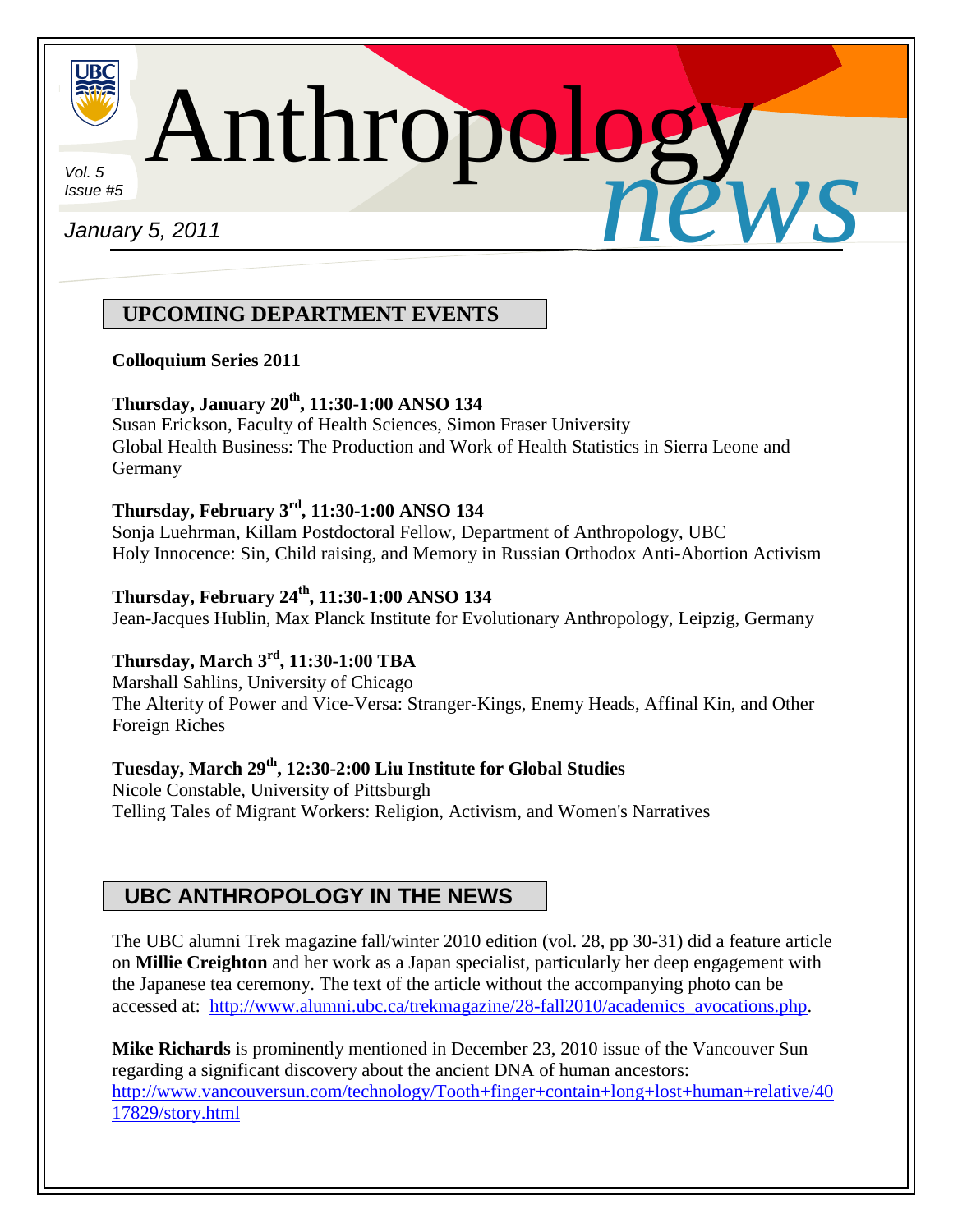First Volume of the Anthropology Online Journal is ready and now up on the Anth website for everyone to enjoy. The journal can be accessed at: [http://www.anth.ubc.ca/undergraduates/anthropology-students-association/anthropology-online](http://www.anth.ubc.ca/undergraduates/anthropology-students-association/anthropology-online-journal.html)[journal.html](http://www.anth.ubc.ca/undergraduates/anthropology-students-association/anthropology-online-journal.html)

### **PUBLICATIONS**

#### **Millie Creighton**

2010 Taiko, Selves, Japan; Travels with My Garbage Can, World Connecting Drums. *Asia Pacific* World 1(2): 109-127.

#### **Gregory Feldman**

In press 2011. The Migration Apparatus: Security, Labor, and Policymaking in the European Union. Stanford: Stanford University Press.

#### **Marina J. La Salle**

2010 Community Collaboration and Other Good Intentions. Archaeologies: The Journal of the World Archaeological Congress Vol.6(3):401-422.

#### **Martin P. R. Magne and R. G. Matson**

2010 Moving On: Expanding Perspectives on Athapaskan Migration Canadian Journal of Archaeology/Journal Canadien dArchéologie 34: 212-239.

#### **Rafael Wainer**

2010 La bio-política de los transplantes o ¿qué está detrás de la "salvación de vidas"? Cuadernos del Instituto Nacional de Antropología y Pensamiento Latinoamericano 22(2008/2010): 251-254. ISSN 0570-8346.

### **PRESENTATIONS**

#### **Mariana Gomez and Ana Vivaldi**

2010 Fear of the Bush: Indigenous Women's Control Over Territory, and Gendered forms of Violence in Northern Argentina Paper presentedat the American Anthropological Association Annual Meeting, New Orleans, November 19.

## **MOA MUSEUM OF ANTHROPOLOGY NEWS**

### **Exhibits**

**Man Ray, African Art and the Modernist Lens October 30, 2010 – January 23, 2011**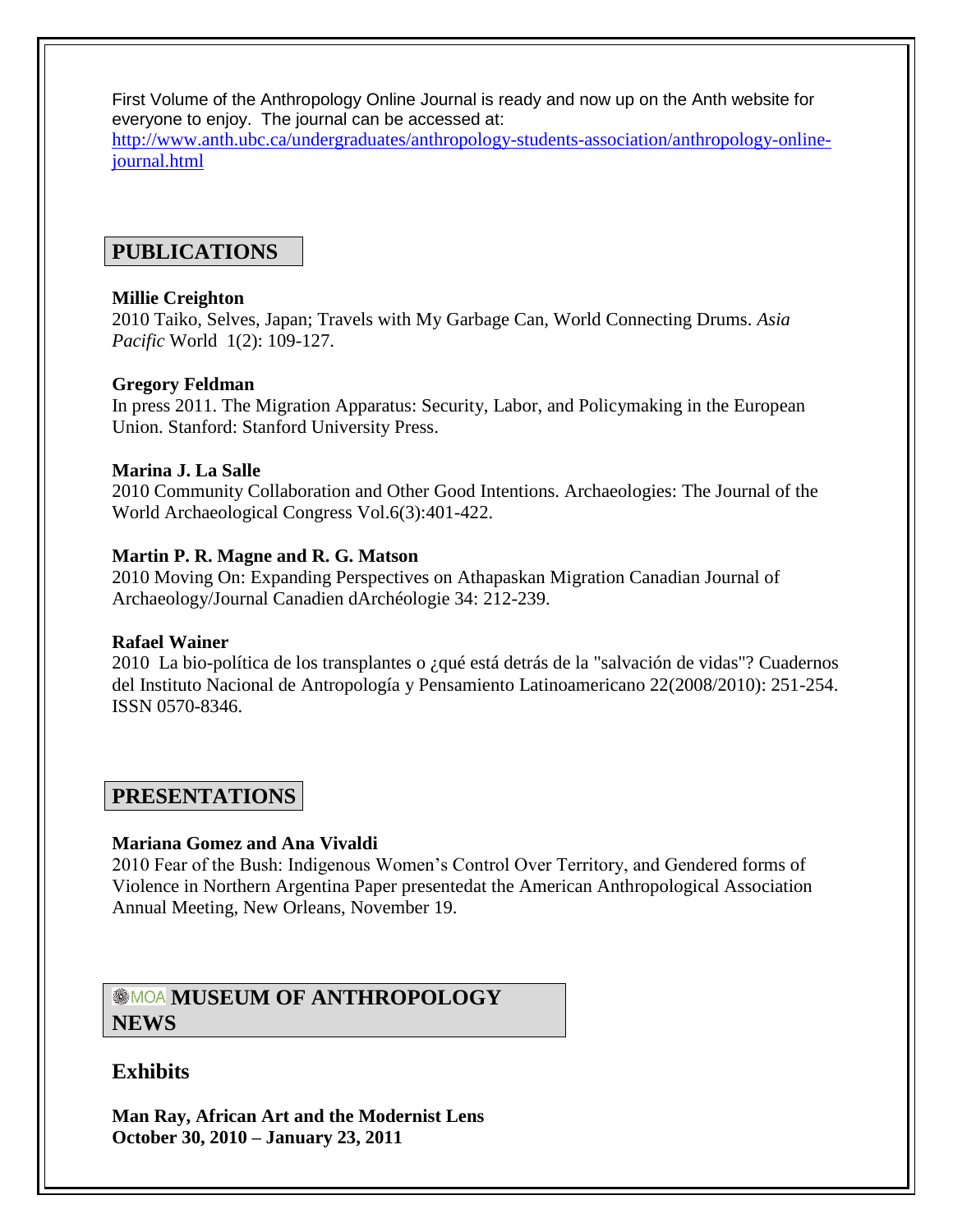Man Ray, African Art, and the Modernist Lens brings to light photographs of African objects by American artist Man Ray (1890-1976) produced over a period of almost twenty years. Featured are photographs by Man Ray from the 1920s and 1930s alongside those of his avant- garde contemporaries: Charles Sheeler, Walker Evans, Alfred Stieglitz, and André Kertész, among others. Man Ray, African Art, and the Modernist Lens was curated by Wendy Grossman, Ph.D and organized by International Arts & Artists, Washington, DC. The exhibition was funded in part by grants from the Terra Foundation for American Art, the National Endowment for the Arts, and the Deda- lus Foundation. Media sponsor The Georgia Straight.

#### **Signed Without Signature: Works by Charles & Isabella Edenshaw November 26, 2010 – September, 30, 2011**

From the late 1800s to the early 1900s, Charles and Isabella Edenshaw produced Haida art that continues to inspire the finest Haida artists of today, many of whom are their descendants. What is the aesthetic that makes their work recognizable and so respected? How has it remained contemporary for more than 100 years? This exhibit, presented in The O'Brian Gallery at MOA, addresses these and other questions by highlighting Charles Edenshaw's engraved silver bracelets, as well as his wife Isabella's basketry, which Charles painted. Media Sponsor The Georgia Straight.

#### **No Windows**

**November 27, 2010 – January 23, 2011 Satellite Gallery, 560 Seymour Street, 2nd Floor** No Windows is the result of a unique collaboration between graduate students in the UBC Departments of Anthropology, Art History, and Curatorial Studies. Their exhibit features local and national artists Rhonda Weppler + Trevor Mahovsky, Adad Hannah, Jamie Drouin, and Zoe Tissandier, whose works explore the struc- tures that underlie gallery and museum practices, and challenge visitors' ideas about them as agents in the creation, mediation, and reception of art. Satellite Gal- lery is a Michael O'Brian Family Foundation project with partners the Morris and Helen Belkin Art Gallery and the Museum of Anthropology at UBC, and Presentation House Gallery. Contact: Gallery Manager Karen Benbassat, 604.681.8425 or karen@satellitegallery.ca

### **Programs**

#### **MVG Curator Tours**

#### **Tuesdays, starting January 11, 1-2 pm**

Learn about a different aspect of the Multiversity Galler- ies from a different curator every week. From the local to the global, let the experts introduce you to the objects that intrigue them most. Along the way, you'll gain fresh perspectives related to collecting, consulting, research- ing, interpreting and exhibiting at MOA.

Architecture & Abstraction: Drawing Course with Ivonne Voelkel

In this class, students will sharpen their observational skills, learn to recognize how light and shadow manipu- late space, and explore MOA's particular architectural dynamics through drawing. Course instructor Ivonne Voelkel, a UK registered architect, is passionate about art, historic and modern architecture, graphics, and ce- ramics. Course includes 8 classes. For dates and times, call 604.822.5978 or email programs@moa.ubc.ca. Cost: \$225 (MOA members), \$265 (non-members; includes cost of one-year membership).

#### **NFB Film Screening: Qimmit: A Clash of Two Truths**